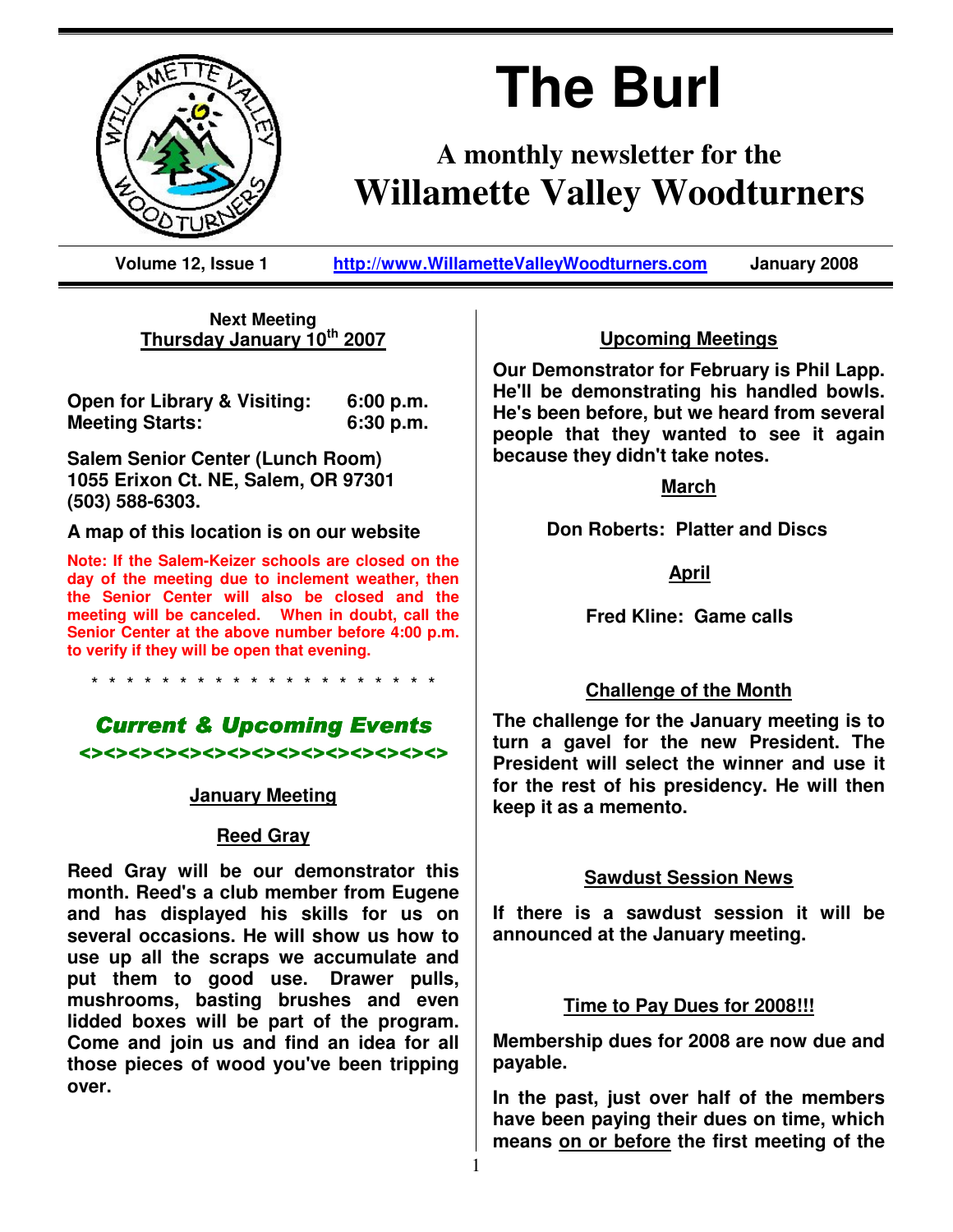**year. A few members let several months of the New Year go by without paying dues, yet they still attend the meetings, receive the newsletter, and even continue to use the library. Needless to say, this is unfair to those members who do pay their dues on time. In 2007, the officers spent a significant amount of time and money in contacting members that had not paid.** 

**To encourage members to pay their dues on time, the following rules have been put in place:** 

- **For members who pay their dues in full no later than January 31st, 2008, the dues will continue to be \$20.**
- **As of February 1st, a late fee will be imposed, and the dues for renewing members will be raised to \$30.**
- **In addition, starting at the February meeting, the librarian will be given a list of unpaid members. Anyone who is not current on his or her dues will not be allowed to use the library.**

**We realize that, due to winter weather and holiday travel, some members may not be able to attend the January meeting. Please remember that you can mail your dues directly to the club Treasurer, Rick Harris. His address is on the back page of this newsletter.** 

**There is a basic overhead in preparing the newsletter and maintaining the website. If you no longer wish to be a member of the club, please notify Rick Harris. We will then take you off the newsletter and website mailing list.** 

**Thanks so much for your cooperation!** 

# AAW News

<><><><><><><><><><><><><><><> <><><><><><><><><><><><><><><>

**The AAW has announced the following exhibit at The American Art Company in Tacoma: The 8th Sculptural Wood Invitational. The** 

**show runs May 15th through June 14th, 2008. Some of the top wood turners from across the country and Canada will be exhibiting their latest work. To see work from the 7th show please click on the following: http://americanartco.com/page.aspx ?cid=209&eid=85**

**We hope you and your members can attend the show. Note: The exhibit will be online at americanartco.com just prior to the show opening.** 

**\_\_\_\_\_\_\_\_\_\_\_\_\_\_\_\_\_\_\_\_\_\_\_\_\_\_\_\_\_\_\_** 

**This is an abbreviated report from Bill Haskell** 

**Your AAW continues to work at bringing more and better exhibitions of woodturning to you and the public. This past year, in addition to our annual theme exhibition, "Turning Green," we had three other exhibits at the Portland symposium. One, a first, "Japanese Bowls – A Western Perspective" was a big success. In addition, the demonstrators from Japan brought a great number of pieces for display reflecting woodturning designs from their country. A third exhibit featured the work of the three POP Merit Award recipients: Giles Gilson, Stephen Hogbin, and Mark Lindquist.** 

**The year 2008 will feature "Turned for Use II," a juried exhibit in Richmond, Virginia, during the symposium. The deadline for applying to participate is Feb. 10th. Many of the projects can be seen online at http://www.woodturner.org after the exhibit closes.** 

**\_\_\_\_\_\_\_\_\_\_\_\_\_\_\_\_\_\_\_\_\_\_\_\_\_\_\_\_\_\_\_\_\_\_\_\_\_** 

**The Utah Symposium information is now available** 

**\_\_\_\_\_\_\_\_\_\_\_\_\_\_\_\_\_\_\_\_\_\_\_\_\_\_\_\_\_\_\_\_\_\_\_\_\_** 

**at http://www.utahwoodturning.com/site/pa ge/pg1205-pn\_Home.html Right now it is just an announcement of new time and place, but in mid-January they promise to**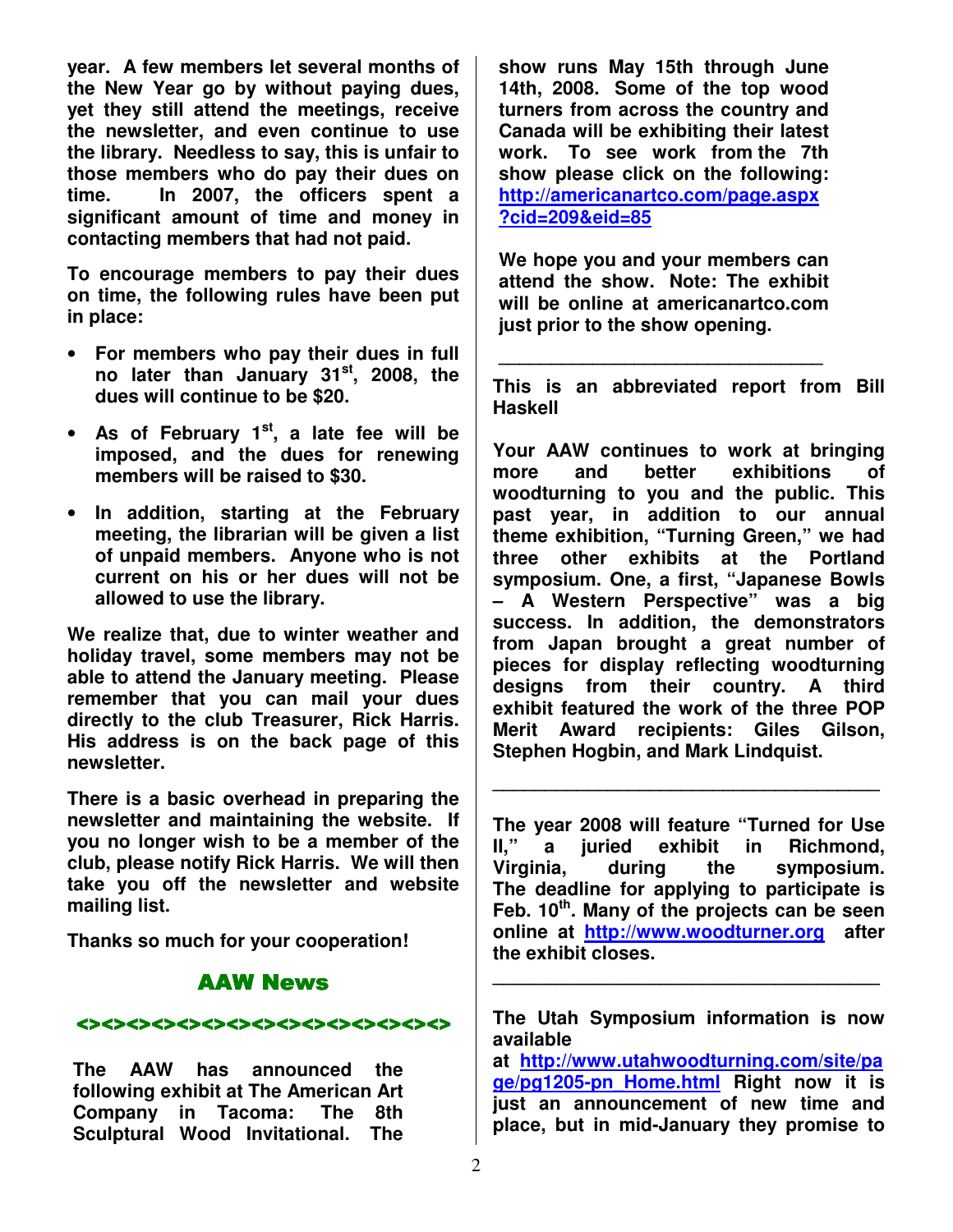**have more information and this will be the site of available information in the future.** 

**The Utah Symposium will no longer be held at Brigham Young University. In 2008 the Utah Symposium will be held at the Utah Valley State College, which is close to BYU, on May 22 - 24, 2008.** 

**2008 Symposium in Richmond, June 20 - 22** 

**We are expecting the 2008 symposium to be the best to date with expanded SIN (Special Interest Night) activities, more rotations than ever, and increased participation by our POP (Professional Outreach Program) members. The Resident Artists Program will also be a fascinating addition to the mix of activities. Attendees will be able to watch the creation of a complex piece from start-to-finish over several days.** 

# Club News & Benefits

#### <><><><><><><><><><><><><><><>

#### **Latest on Leigh Roberts**

**As you know, our most senior member, Leigh Roberts (90), took a tumble in his garage a while back and injured his head. He was in the hospital and then a rehabilitation center, but you'll be glad to know that he is now at home. To our delight, he was able to attend the December auction and party.** 

**Leigh and Barbra are now living at: The Springs at Sunnyside 1950 45th Ave NE, Apt#124 Salem** 

**Phone 503-370-9273.** 

**He would love to have visitors, so please go see him. Thanks.**

#### **New Member Announcement**



**A big welcome to our newest members!** 

**We have two new members Bill Hill and Rex Brown and one returning member Jerry Pollari** 

#### **Mentors Available**

**Whether you are a new turner or have been turning for a long time, there is always something new to learn. If you need help on any skill, please call one of our volunteer mentors. This service is always free to our members:** 

| Jim Coon (pens)    | (503) 566-6528 |
|--------------------|----------------|
| <b>Don Ditto</b>   | (503) 566-8185 |
| <b>Reed Gray</b>   | (541) 463-9634 |
| J. J. Jones        | (541) 745-3802 |
| <b>Jack Knight</b> | (541) 327-2647 |
| Ken Lake           | (503) 851-7468 |
| Ken Spaur          | (503) 897-2082 |
| <b>Nick Stagg</b>  | (503) 838-4817 |
| <b>Walt Thies</b>  | (541) 752-5214 |
|                    |                |

**Send a note to our newsletter editor if you would like to be added to the mentor list.** 



**All members are welcome to check out up to three items at a time from the club library. This includes any combination of books, VHS tapes, DVDs, magazines, etc. Items should only be kept out for one month. If you can't read or watch them in that time, please bring them back so someone else can take a turn. You can**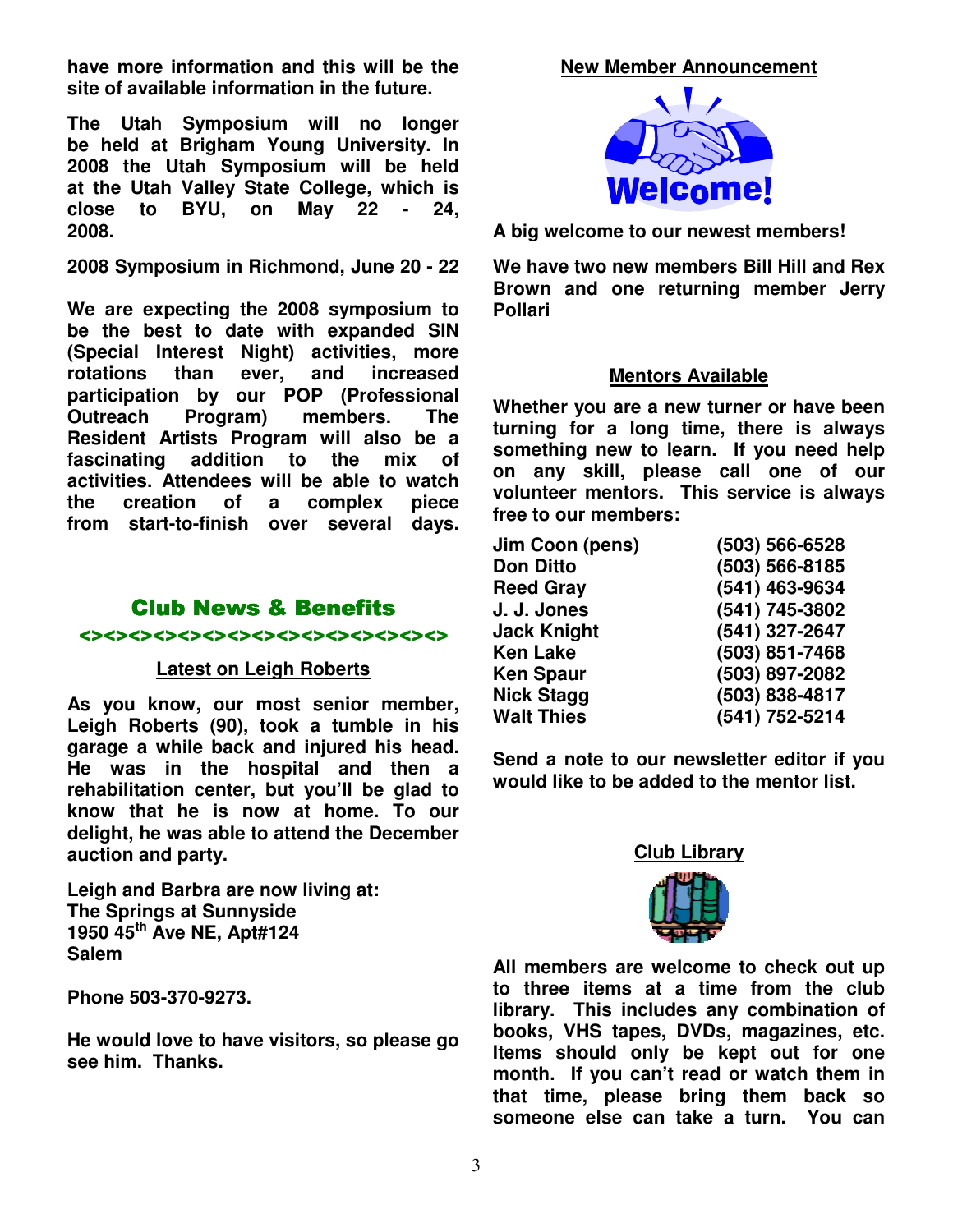**then check them out again later. Thanks for your cooperation!** 

# **Officer Reports**

<><><><><><><><><><><><><><><>

**The Past President's Pen By Ken Lake** 



**When you get the January news letter I will no longer be president and will then be your past president. I have enjoyed being president and want to thank everyone for supporting me.** 

**I would like to thank all of the officers for there help last year. JJ has done a great job keeping me focused, lining up saw dust sessions and getting some very good demonstrators, thanks JJ for a job well done. Thanks to the rest of the officers for their help, with a special thanks to Rich Harris, as he, as always, has gone the extra mile. A special thanks to Don Ditto, as he is always there when needed.** 

**We have had a very productive year starting with the symposium. Our club had 3 team leaders, a dozen volunteers, and over half of the club that went to classes. For a small club this was very impressive. Because of club support, the symposium broke many AAW records. AAW was very pleased with the local clubs and the city of Portland. What a blast.** 

**Other events went well. The fair, the picnic, sawdust sessions, and field trips all had great participation.** 

**The Christmas party/auction was the best we had (except for the power going out last year) as we brought in \$2079, which is a record. Members are doing a good job in getting their dues paid and with the \$2000 we got from AAW we now have over \$6000 in the bank account.** 

**We are also doing good things with North Salem High about getting a wood turning program started there. There is a lot of excitement there and when the next term starts we will be needed, so please be willing to help.** 

**Thanks again for all your help in making the past year a great one. Keep on turning.** 

**Ken** 

# **From our Past VP, JJ Jones**

**I want to thank Willamette Valley Woodturners for allowing me to be your Vice President for this year. I also want to thank the other Board Members for their help throughout the year. Cindy and Don Ditto, for all the work that you have contributed to the WVW this year and other years that you have contributed to the club. Without all the persons that contributed their time on the monthly programs and sawdust sessions our club would not have been as productive as we have been this year.** 

**Thank you all, J.J. Jones**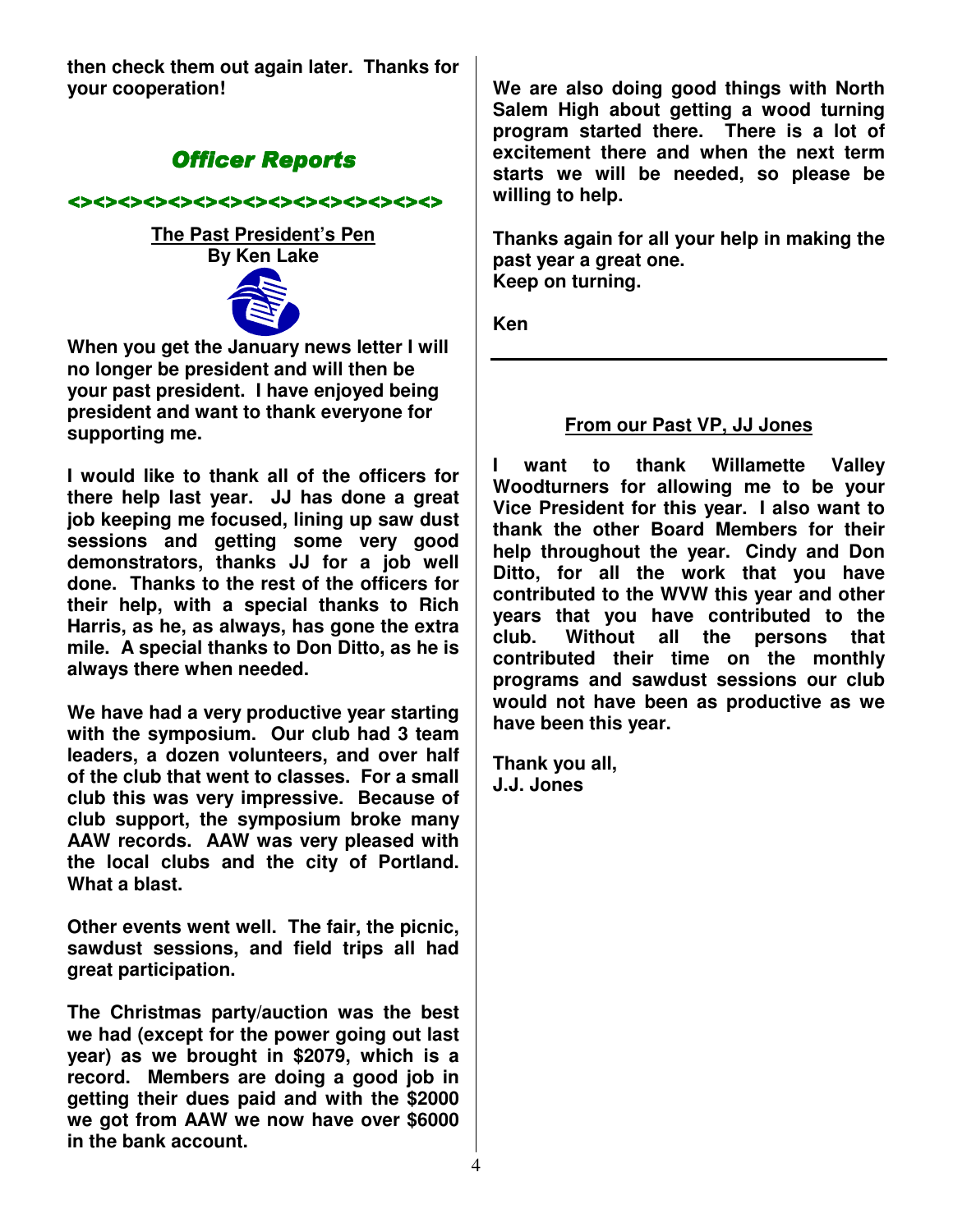| Tre <u>asurers report</u><br><b>By Rick Harris</b>                                                                                              |                                                             |  |  |  |
|-------------------------------------------------------------------------------------------------------------------------------------------------|-------------------------------------------------------------|--|--|--|
| <b>Beginning Balance</b>                                                                                                                        | \$1611.21                                                   |  |  |  |
| <b>December Income</b><br><b>Member Dues</b><br><b>Auction</b><br><b>Windfall from AAW</b><br><b>Total Income</b>                               | \$515.00<br>\$2079.00<br>\$2000.00<br>=======<br>\$4594.00  |  |  |  |
| <b>Expenses</b><br><b>Chucks for North Salem</b><br><b>Auctioneer</b><br><b>Supplies for Christmas</b><br>Party (Food)<br><b>Total Expenses</b> | \$409.96<br>\$200.00<br>\$<br>50.26<br>========<br>\$660.22 |  |  |  |
| <b>Ending Balance</b><br>As of 12/28/2007                                                                                                       | \$5544.99                                                   |  |  |  |



**The December meeting was on 12-13-07. We had a pretty good turnout with 66 people present. Seems everyone had a great time at the auction. There were lots of good treats and best of all with your help and the help of auctioneer Dave Coleman and his friend Kevin Ray we raised \$2079. Nick Stagg and his son were also a big help in the auction, thank you both.** 

**Ken announced that we will receive \$2000 of the remaining funds from the** 

**symposium. Credit goes to all those who helped out at it, as this is why we received the funds. He also mentioned that we still need tools for the program at North High, and that there will hopefully be a grant available for the North program after the first of the year. JJ won the bid on some turning tools that were auctioned, and promptly donated them to the school, way to go JJ.** 

**Don and Cindy were recognized for all their efforts and 7 years of service to the club. They deserved this as they really have done quite a lot for this club.** 

**The challenge for the January meeting will be to turn a gavel for the new president Walt Thies.** 

#### **Editor's Note**



**Please submit all items for the February 2008 newsletter to your newsletter editor, Keith Walker, no later than February 1st. His e-mail address is: keithreklaw@verizon.net** 

**Cindy Ditto has done a remarkable job with the newsletter and our web site and is a hard act to follow. I will do my best to live up to her reputation.** 

**Keith** 

#### **Librarian's Report**

#### **Overdue Items:**

**Several of our overdue items have been returned, but some are still out. Please get these back to the library as soon as you can. If you can't attend the next meeting, contact a club officer and they will be happy to pick them up and turn them in for you.** 

**If you are listed as having something checked out, but you don't have it, please**